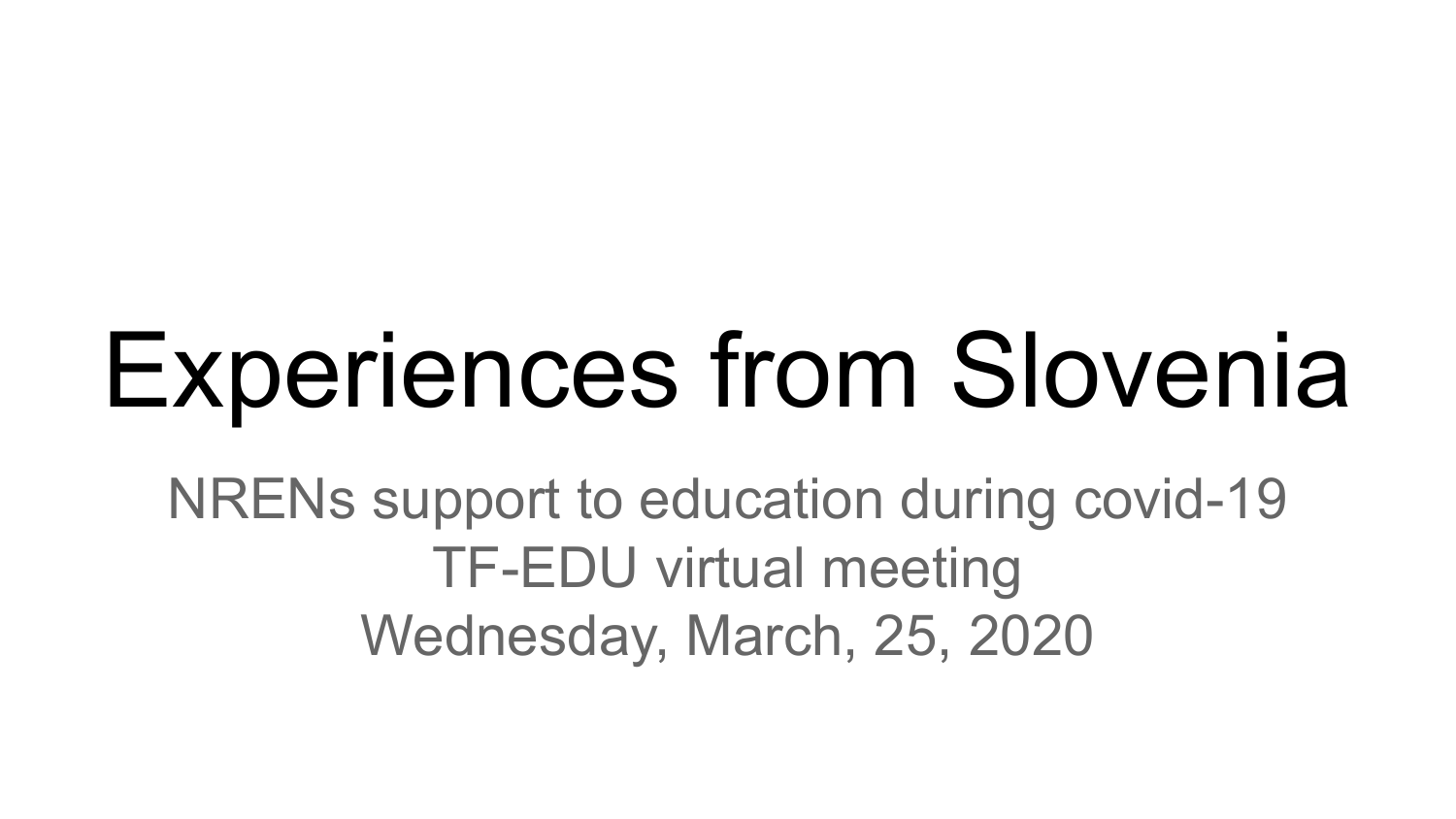## Croatia and Slovenia: catering for e-schools

Economy of scale, demand from MoE

Infrastructure & services

- Connectivity to NREN, eduroam
- Centralized services
	- CMS, LMS, AAI (identity hosting), MMedia ...
	- National educational portal
	- Support & trainings for teachers
- Wider spectrum in CRO
	- Content
	- E-class register

 $\circ$  …

#### National project(s) to introduce/support ICT in schools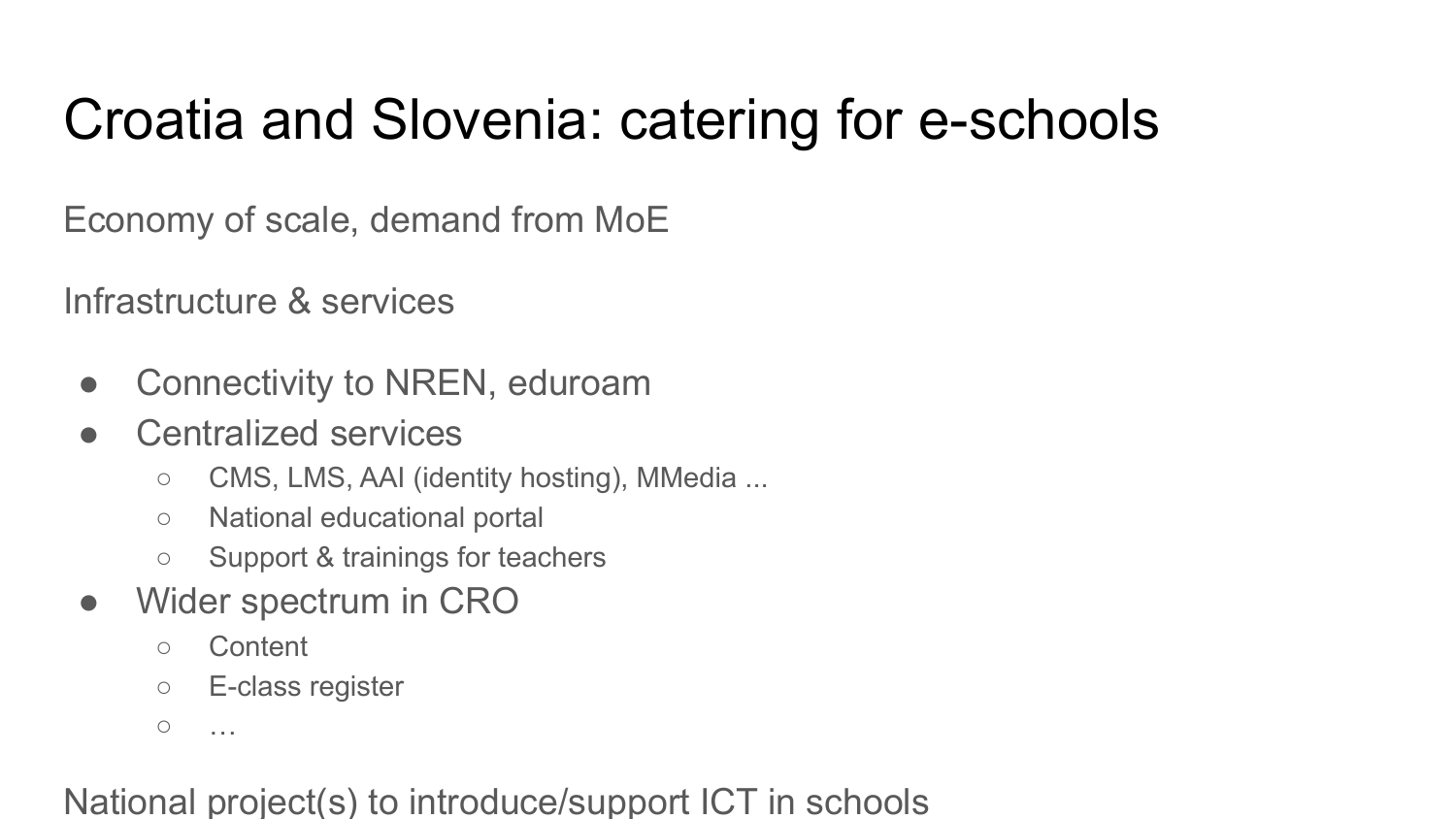## Slovenia The Week Before: 9-15th March

- Universities gradually closing
	- Generally on their own (Moodle, MS Teams),
	- some ask for VC tools (used to Adobe Connect, not scalable licensing, Flash issue)
		- Finding their own solutions (Zoom, ...)
- Decision to close schools next week, go for distance education (cross toes)
	- We knew infrastructure not ready for the demand (critical: Moodle, VC)
	- Arnes declares working from home until end of March
- MoE sets coordination with Arnes and National Education Institute
	- Task: Help MoE to provide support
	- Talks also to MS and operators (support for deprivileged)
- Hard working weekend
	- Central info & support portal [\(www.sio.si](http://www.sio.si)) for schools
	- Gathering basic advice, materials…
	- $\circ$  Moodle  $\rightarrow$  expandable platform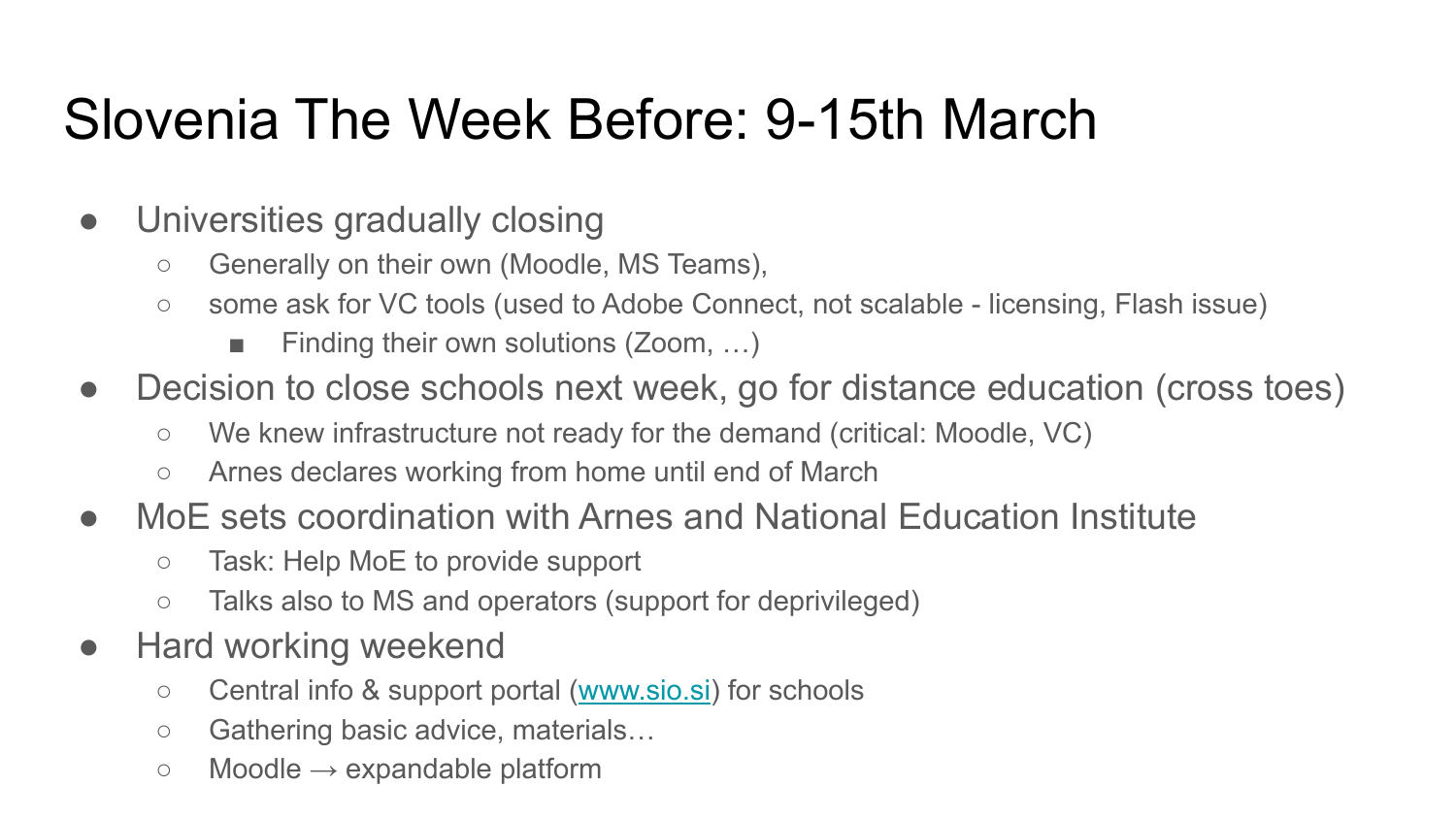## Resources for schools

#### ● AAI

- Hosted IdP & user identity management for schools
- Moodle
	- Central national (ARNES)
	- Online communities & MOOCs
- **MMedia** 
	- Adobe Connect (limited use)
	- WebRTC (internal meetings)
	- VoD portal with streaming
	- (just setting up Jitsi)
- CMS (school's pages as comm channel)
	- Central Wordpress (ARNES)

### Commercial/free tools/alternatives

- e-Class Register for students and parents
	- (in CRO by CARNet, SLO commercial)
	- comm with pupils, parents
	- $\circ$  + virtual classrooms
- Google, Office 365 + MS Teams, Cisco Webex, (Zoom), Discord, FB
- OpenUp2U?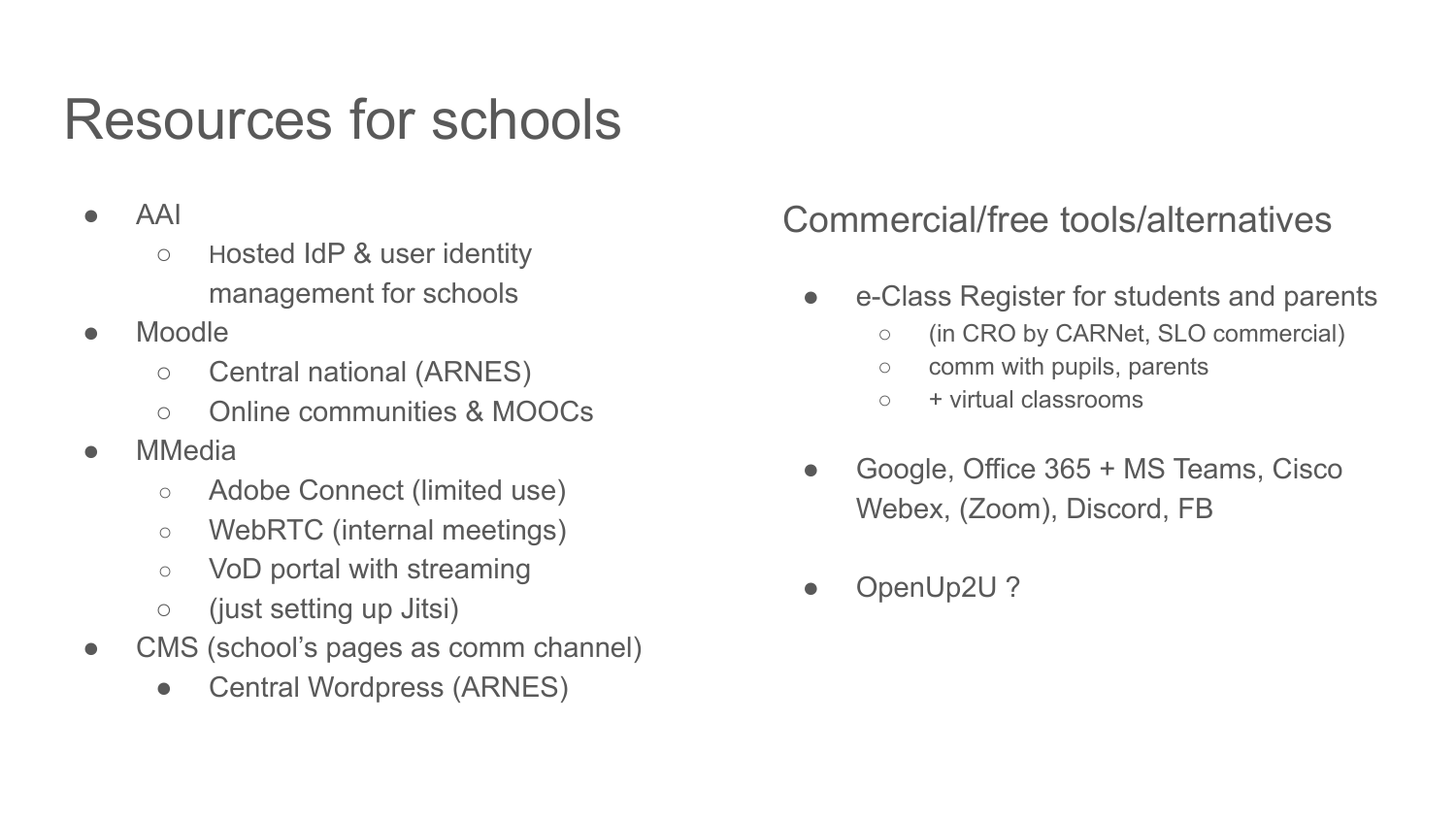# **Activities**

#### **Arnes**

- Scaling infrastructures/services
- Helpdesk
- Managing the SIO editorial board (communication, promotion of resources)
	- Inviting & connecting more experts/stakeholders
- MOOCs "how to" in teaching (Moodle, mobile devices, ... online safety)

## ● National Education institute

- Didactical support for teachers (Moodle online communities, Adobe Connect, Teams)
- Materials, video guides
- Pedagogical faculties
	- Plan to engage students in helping
		- Teachers (Moodle)
		- Students (chat/Teams/Moodle)